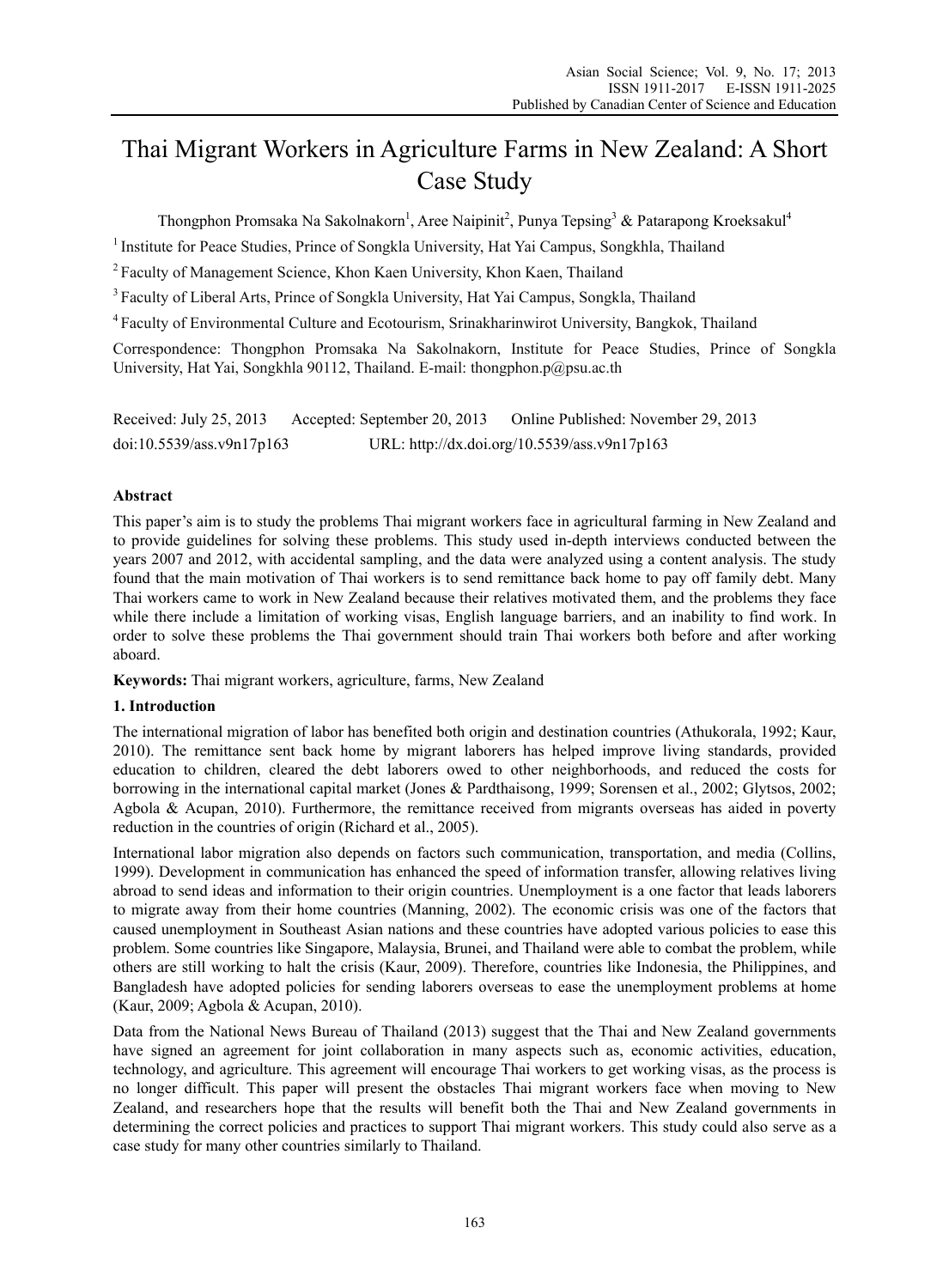# **2. Objective**

To study problems of Thai migrant workers in agriculture farm in New Zealand

# **3. Methodology**

In this paper researchers have used fieldwork surveys and in-depth interviews conducted with Thai workers using accidental sampling. We interviewed two Thai workers in Christchurch in 2007, five Thai workers in Nelson in 2012, four Thai workers in Auckland in 2011 and 2012, two Thai workers in Hawkes Bay in 2012, seven Thai workers in Wellington in 2009, 2010, and 2011, and three Thai workers in Queenstown in 2011 and 2012, analyzing the data using a content analysis. The in-depth interviews consisted of four main questions: what is your motivation to work in New Zealand? Why did you come to work in New Zealand? What are the obstacles Thai migrant workers face? and what support was given by the Thai government?

## **4. Results**

Researchers interviewed two headmen Thai workers (one in Nelson and one in Napier; these Thais were called "Boss"), asking them "why would you like to employ Thai workers and bring them to New Zealand?" The answers they gave were that Thai workers were honest and hardworking, they possessed the skills to do the job, and they readily followed orders. It should also be noted that most Thai workers come from rural areas in the northeast region of Thailand. Jones and Pardthaisong (1999) suggested that the impact of overseas labor migration in rural Thailand is overall very positive. When Thais work overseas, they earn a considerable amount of money to send back home, which supports their family's activities in their villages. Their families thus have more money to invest in farming.

From the study, we found that the main motivation for working abroad is that Thai workers wanted to receive more income and send remittance back home.Manypeople primarily migrate to destination countries because those countries provide higher wages than their countries of origin does, allowing them to send more money to their families and help to improve living standards and clear debts. By interviewing a Thai migrant worker at Nelson City in South island in 2012, this study found that:

*"My family works in farming, and if it is not agriculture season, then I don't have a job; however, even if I were to get a job it would below income and not enough for my family to live. That is the reason that I came to work on a Kiwi fruit farm in New Zealand"* 

From interviews, it becomes evident that one of the main motivations of Thai laborers to work overseas is "to gain more income." This is similar to what was found in a study done by Baka and Laeheem (2006), who suggested that economic issues are influential in guiding people's decisions to migrate. Another motivation for Thai workers coming to work in New Zealand was that their relatives were persuading them to do so, telling them about the positive aspects of working in New Zealand. In addition, many employers in New Zealand help Thai migrant workers by guaranteeing working visas and paying their airfare to New Zealand, with no extra payments to overseas work agencies (in the past Thai workers had to pay more than 3,000 USD to overseas work agencies). However, the main problem is that Thai workers can receive only one year work visas, and they are difficult to extend. Also due to the nature of the work, they can only work during agricultural season; therefore, they work for six months and then return home to Thailand, resting for 4-6 months before returning to work again. This is problematic as workers are unable to break even because the approximately 1,000 USD they earn per month must be spent on monthly living costs (rent, food, etc.) airfare, etc. The six months they work does not allow them to save money for their family; it only covers their cost of living in New Zealand. Concerning visa issues, one Thai worker interviewed said this:

*"My visa expired last month, now I cannot work, because I am waiting to extend my work visa a second year. I do not know when I will gain a visa; if I don't receive a second year visa, I will have to go back home next month, because staying and waiting here is very costly."* 

New Zealand's visa issues are a big concern to Thai workers. Promsaka Na Sakolnakorn (2012) study found that it is very difficult for Thai workers to obtain work visas, concluding that the Thai government should support Thai people wanting to work in New Zealand due to this difficulty. In addition, the most significant problem for Thai workers returning home is that they cannot find jobs that provide the same high income that they received in New Zealand.

The language barrier is another obstacle Thai workers face in New Zealand. When workers are unable to speak English, they must communicate with their employers through a Thai headman or through other Thai workers who speak and understand English. However, even this becomes a problem as one Thai worker explains: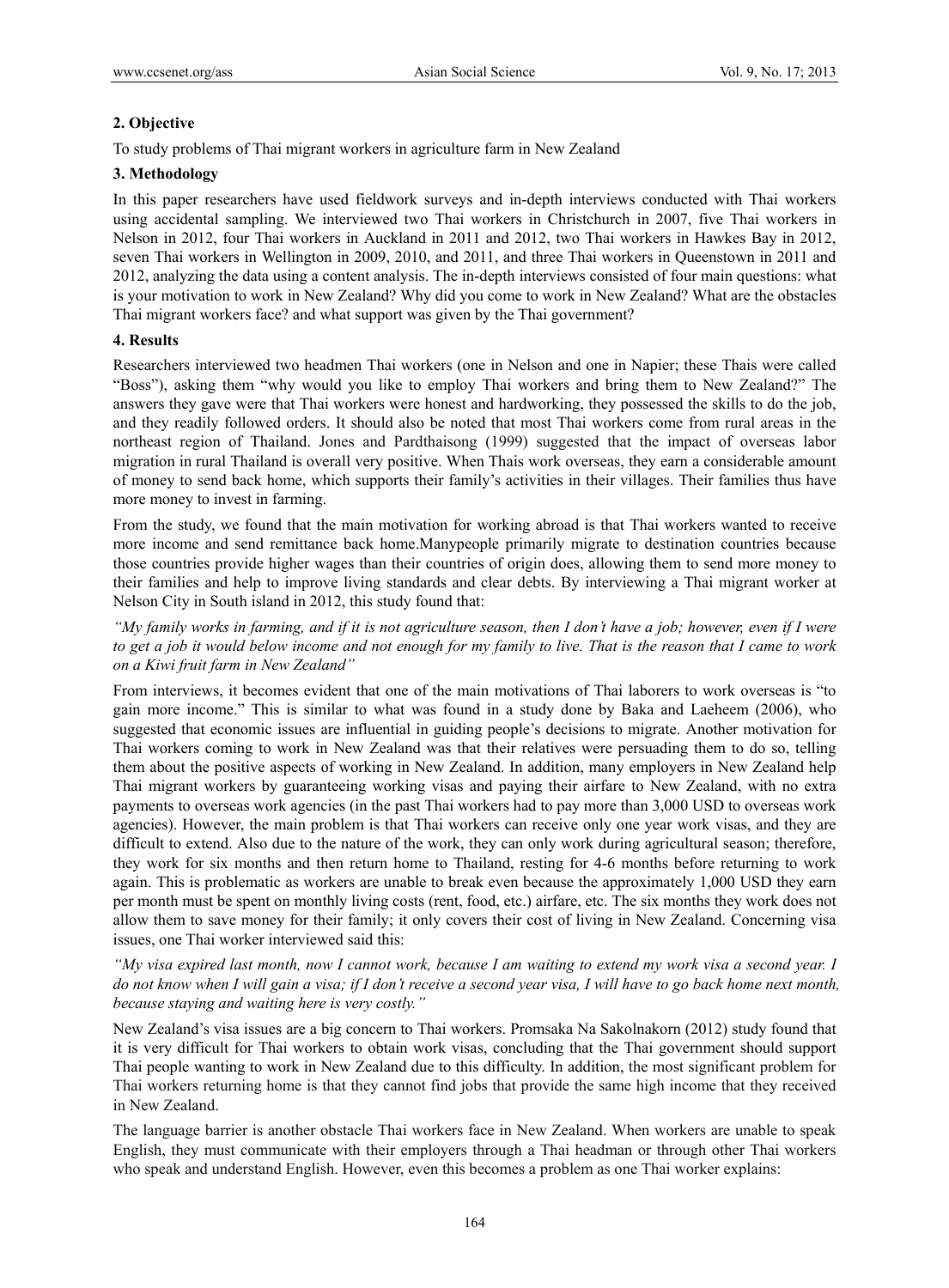*"Because I cannot speak English and cannot communicate to my employers, I have found that some headmen will take advantage me and other workers who don't speak English. However, this does not seem to be a problem if the headman is our relative"* 

Another problem associated with English language issue is that most Thai workers will sign their contracts without reading them because they do not understand English. Our research has shown that in some cases workers assume the employer will pay for housing, but in reality, these workers have to pay for their own housing, failing to understand the conditions of the contract. Our study shows that it is necessary for Thai workers to study English before going to work in New Zealand. Workers also think that the Department of Employment should provide free training to migrant workers who would like to work overseas, one to three months before they go to work in New Zealand. This is an important issue because it would enable workers to communicate with employers and also qualify them for even better jobs. In addition, the Thai government should also help develop workers' skills with training courses through collaboration with the private sector. Furthermore, it should track the skills Thai migrant workers gained after working abroad (Intarak, Phuangrod & Wongmontha, 2006).

Despite the problems associated with labor migration, there are also many merits. Remittance is one of them. Migrants working abroad earn their living working overseas and at the same time manage to send home a good amount of remittance. The remittances their families receive have proved beneficial in many ways, such as in educating children, constructing houses, purchasing necessary goods, and clearing debts. Remittances have also helped in eradicate poverty to a certain extent, although many researchers have argued this point. In addition, remittances have helped in the economic development of these nations, leading many countries with manpower to send workers abroad to earn cash to send back to their respective countries.

Finally, in this paper we have found that the most significant problem for workers returning home is that they cannot find jobs that provide the same high income that they received in New Zealand. In addition, after Thai workers return home, they need jobs that offer comparable wages to those they received in New Zealand. Despite being skilled workers who have received training and gained experience in New Zealand, when they return home they still receive income comparable to the income of those who have never been abroad. So, the government should train workers who return from overseas to work at home in small businesses and community enterprises, together with domestic farm workers so that everyone might benefit.

#### **5. Conclusion**

Thai migrant workers can therefore improve Thailand's income. Thai workers in New Zealand receive approximately 1,000 to 1,500 USD per month, yet if they worked in Thailand, they would receive no more than 300-500 USD per month. Though the migrant workers endure difficult work and homesickness, they earn enough money to support their families, they are able to provide for their children's school and university tuition fees, and they can repair their houses and buy vehicles, televisions, and other material goods. The biggest problem Thai migrant workers in New Zealand face is the limited number work visas issued. Because Thai workers only receive one-year work visas, they are unable to earn enough money for break even. In order to solve this issue, the Thai government should negotiate with the New Zealand government extended work visas, which last more than one year. Also, according to the study conducted by Promsaka Na Sakolnakorn (2012), while many other migrant workers from China, Vietnam, and India are working in New Zealand, Thai workers seem to find it more difficult to obtain work visas.

In addition, a migrant worker's ability to live sustainably after he or she returns is very important. To support Thai workers after they return home, the government should train workers who return from overseas to work at home in small businesses and manufacturing. They could work as subcontractors to small, medium, and large enterprises, receiving income per piece while still working on their farms. This strategy could help them earn a higher income than they would by working on their own farms or in agricultural production alone. A study by Promsaka Na Sakolnakorn (2011) has suggested that people who work as subcontractors can increase their income and thereby raise their quality of life. These workers will have more money to repair their homes and buy products such as televisions and vehicles. Subcontractor work can also help them earn more money while staying closer to home with their families. This will therefore improve their families' lives as well.

## **References**

Agbola, F. W., & Acupan, A. B. (2010). An empirical analysis of international labor migration in the Philippines. *Economic Systems*, *34*(4), 386-396. http://dx.doi.org/10.1016/j.ecosys.2010.03.002

Athukorala, P. C. (1992). The use of migrant remittance in development: Lessons from the Asian experience.